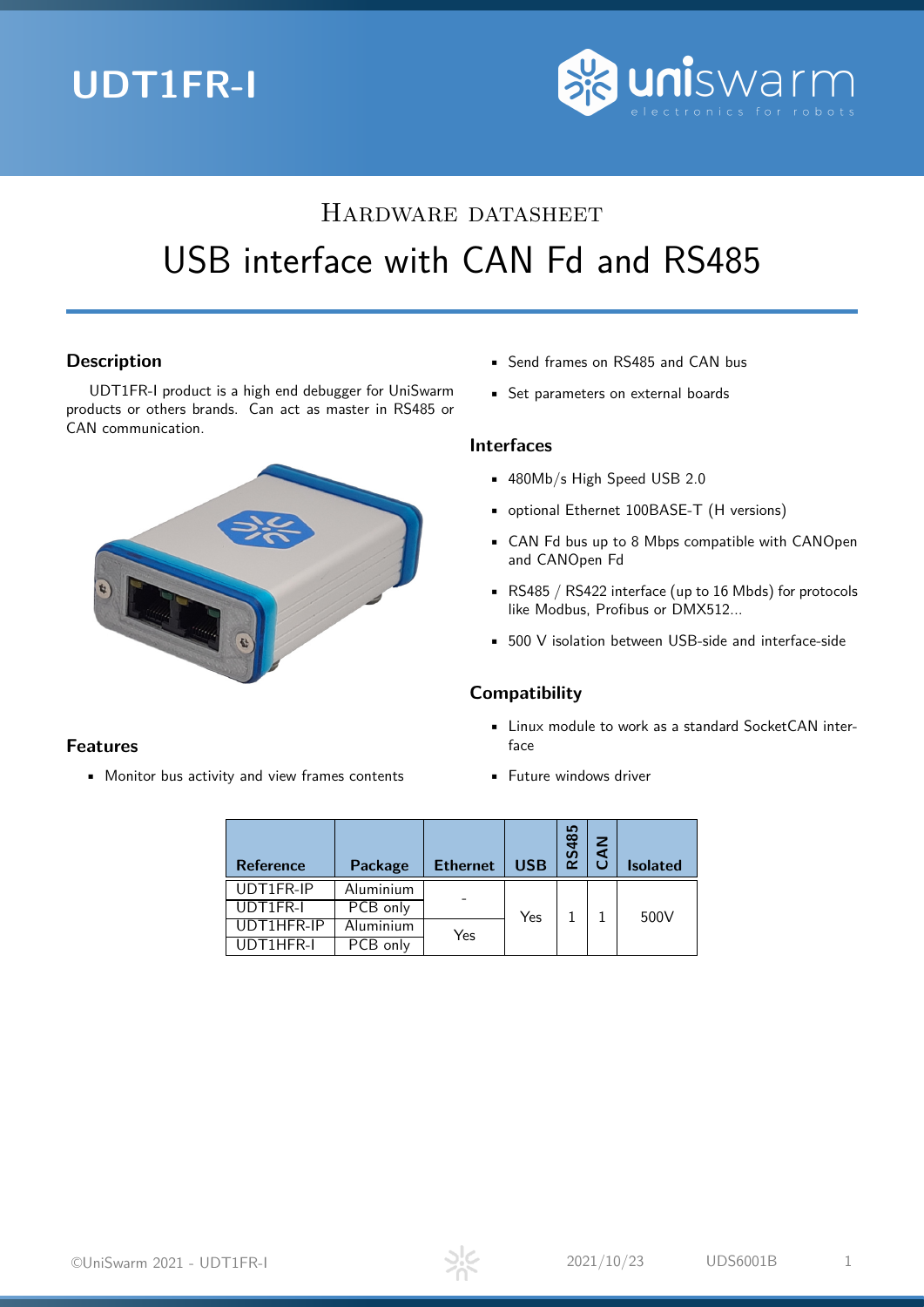# **Contents**

|  | ×<br>. . | ۰. |
|--|----------|----|

| $\mathbf{1}$   | <b>Specifications</b>                                                                                                                                                                                                                     | 3            |
|----------------|-------------------------------------------------------------------------------------------------------------------------------------------------------------------------------------------------------------------------------------------|--------------|
|                |                                                                                                                                                                                                                                           | 3            |
|                |                                                                                                                                                                                                                                           | 3            |
|                | 1.3                                                                                                                                                                                                                                       | 4            |
|                | 1.3.1                                                                                                                                                                                                                                     | 4            |
|                | 1.3.2                                                                                                                                                                                                                                     | 4            |
|                | 1.3.3                                                                                                                                                                                                                                     | 4            |
|                | 1.3.4<br><u>. Die besteht die besteht die besteht die besteht die besteht die besteht die besteht die besteht die besteht</u><br><b>Buses</b>                                                                                             | 4            |
|                | 1.4                                                                                                                                                                                                                                       | 5            |
|                | 1.5                                                                                                                                                                                                                                       | 6            |
|                |                                                                                                                                                                                                                                           |              |
| $\overline{2}$ | <b>Driver installation</b>                                                                                                                                                                                                                | 7            |
|                | 2.1<br><b>Linux</b>                                                                                                                                                                                                                       | 7            |
|                | DKMS method<br>2.1.1                                                                                                                                                                                                                      | 7            |
|                | 2.1.2                                                                                                                                                                                                                                     | 7            |
|                | Automatic installation dkms and rules udev<br>and the contract of the contract of the contract of the state of the state of the state of the contract of the state of the state of the state of the state of the state of the st<br>2.1.3 | 7            |
|                | 2.1.4                                                                                                                                                                                                                                     | 7            |
|                | Classic method entitled and a subsequently subsequently and a subsequently subsequently subsequently subsequently subsequently subsequently subsequently subsequently subsequently subsequently subsequently subsequently subs<br>2.1.5   | 7            |
|                | $2.2^{\circ}$                                                                                                                                                                                                                             | 8            |
|                | 3 Usage                                                                                                                                                                                                                                   | 9            |
|                | 3.1                                                                                                                                                                                                                                       | $\mathsf{Q}$ |
|                | 3.2                                                                                                                                                                                                                                       | 9            |
|                | 3.3                                                                                                                                                                                                                                       | 9            |
|                | A Hardware revision history                                                                                                                                                                                                               | 10           |
|                | <b>B</b> Datasheet revision history                                                                                                                                                                                                       | 11           |

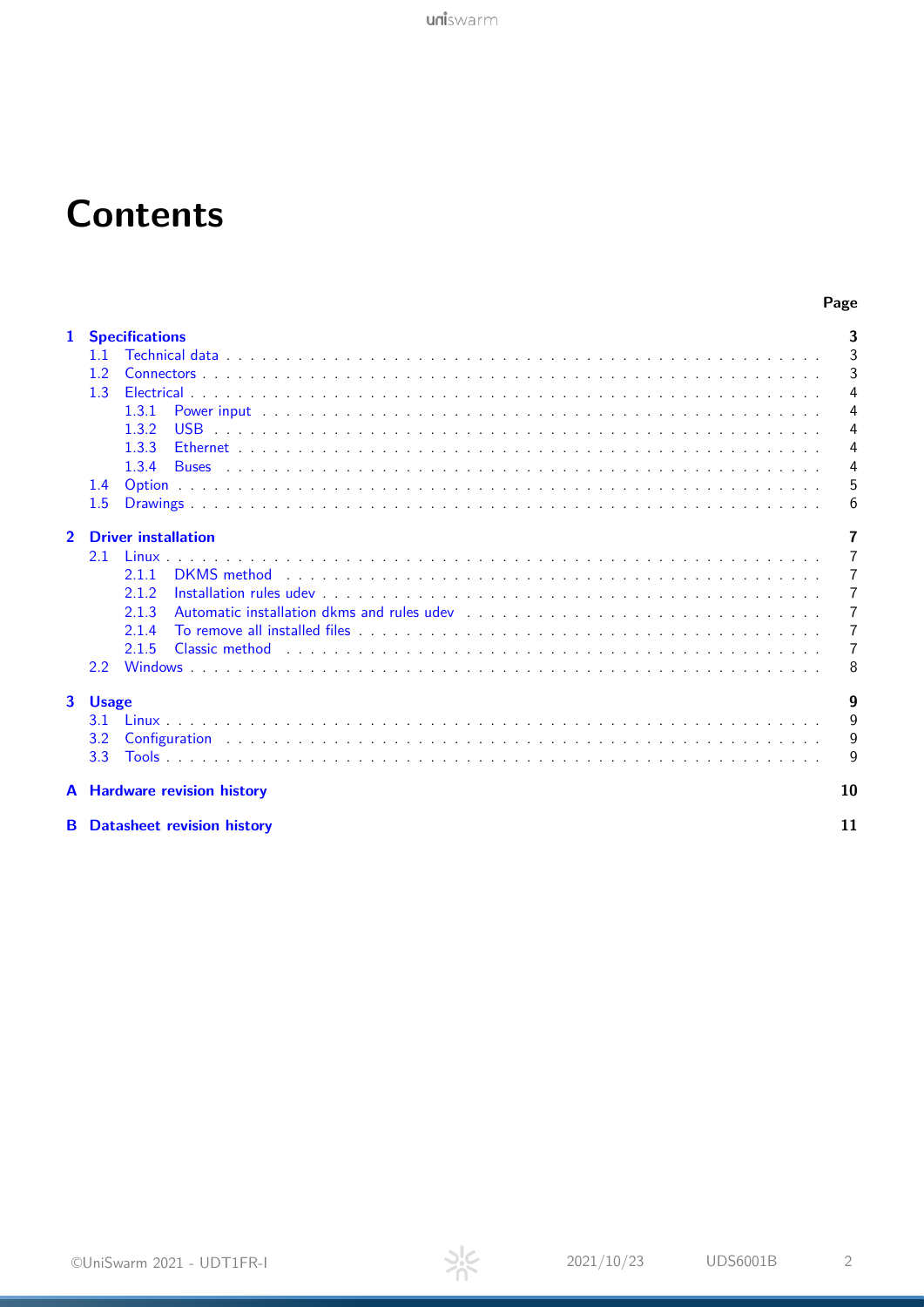## <span id="page-2-0"></span>**Chapter 1**

# **Specifications**

## <span id="page-2-1"></span>**1.1 Technical data**

| <b>Power supply</b>                           |                                |  |
|-----------------------------------------------|--------------------------------|--|
| Nominal power supply voltage (Vin)            | 7 - 48 V                       |  |
| Automatic power switch between USB and DC     | Yes                            |  |
| ESD protection                                | 30 kV                          |  |
| <b>Interfaces</b>                             |                                |  |
| <b>USB</b>                                    | 480 Mbit/s                     |  |
| <b>Ethernet</b>                               | 100M BASE-T                    |  |
| CAN Fd                                        | $max 8$ Mbit/s                 |  |
| RS-485                                        | $max 16$ Mbit/s                |  |
| <b>Isolation</b>                              | 500V                           |  |
| ESD protection                                | 30 kV                          |  |
| <b>Physical</b>                               |                                |  |
| Operating temperature                         | $0^{\circ}$ C $+85^{\circ}$ C  |  |
| $\overline{\text{Dimensions}}$ (L $\times$ W) | $80 \times 50.5$ mm            |  |
| Mounting                                      | 4 mounting holes for M3 screws |  |

## <span id="page-2-2"></span>**1.2 Connectors**

UDT1FR-I have 4 connectors.



Figure 1.1: UDT1FR-I connectors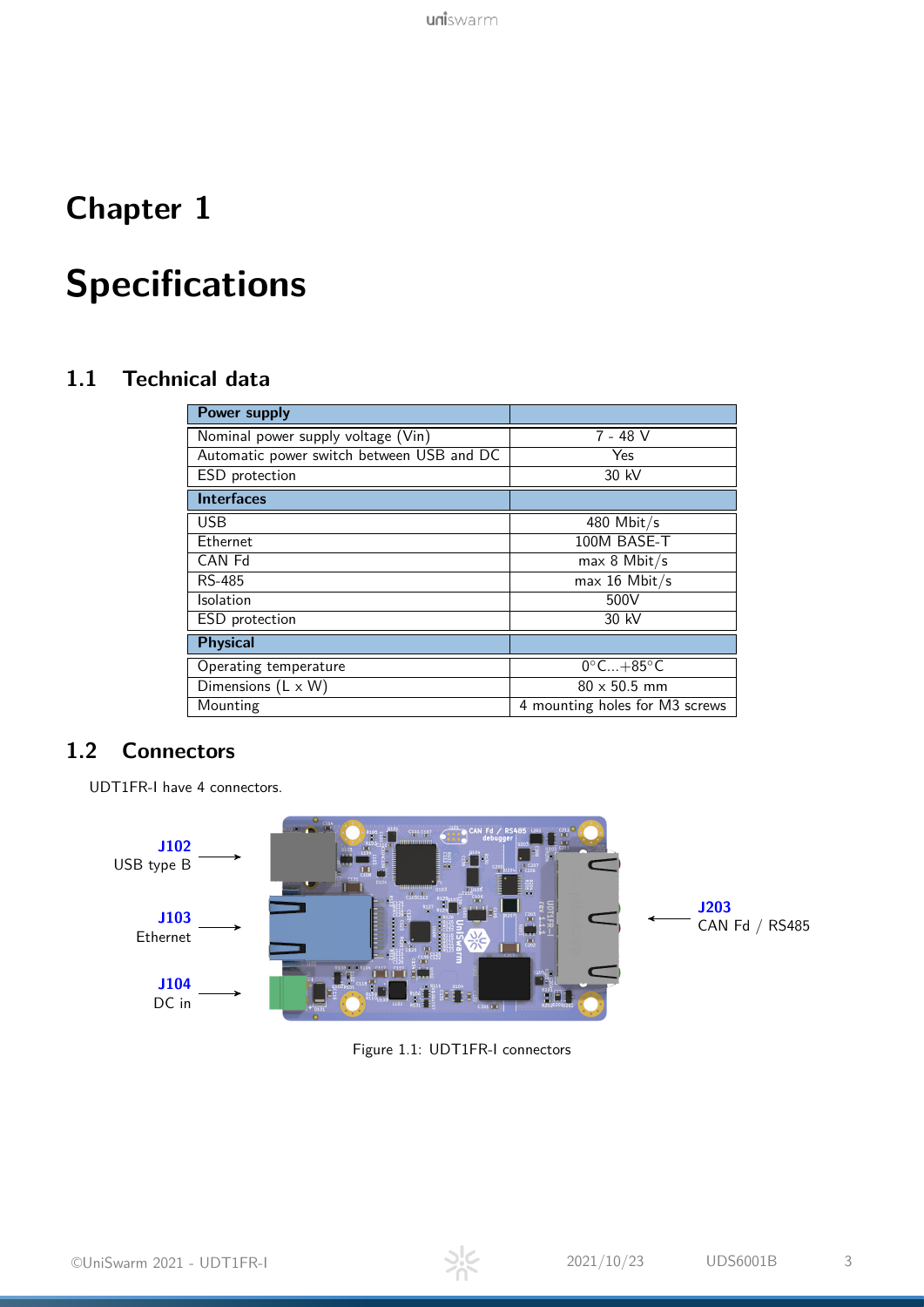## <span id="page-3-0"></span>**1.3 Electrical**

### <span id="page-3-1"></span>**1.3.1 Power input**

The board is powered through the USB connector or by the DC input connector.

### <span id="page-3-8"></span>**Connector J104, DC input**

### <span id="page-3-2"></span>**1.3.2 USB**

This port is used to power the board and communicate to a computer with a maximal speed of 480 Mbit/s.

#### <span id="page-3-6"></span>**Connector J102, USB**

| <b>Pins</b>   | <b>Description</b><br><b>Name</b> |                         |
|---------------|-----------------------------------|-------------------------|
|               | Vbus                              | 5V 500mA power          |
| $\mathcal{P}$ | DATA-N                            | $USB$ data $+$          |
| 3             | DATA-P                            | USB data-               |
|               | GND                               | Ground                  |
| 5             | Shield                            | Shield ground connected |

Figure 1.2: J102 pins

#### **Recommended connector references**

Standard USB type B cable

### <span id="page-3-3"></span>**1.3.3 Ethernet**

100M BASE-T Ethernet.

### <span id="page-3-7"></span>**Connector J103, DC Ethernet**

### <span id="page-3-4"></span>**1.3.4 Buses**

Both buses (RS485 and CAN Fd) have 30 kV Electrostatic Discharge (ESD) protection and high quality filters for noisy environment.

A full 500V isolation is present between bus-side and power-side to prevent damage and avoid noise to propagate through the bus.

The bus use a dual RJ45 socket (J203 connector). Both ports are connected together, to daisy chain the bus without external Y cable or adapter.

Thanks to it's two ports the UDT1FR-I can be used in line or in termination of the bus. If the board is at the end of the network, it is necessary to add a 120 Ohm line plug on the unused port.

The speed of both buses can be set by software. The CAN Bus can reach 8 Mbps and the RS-485 can reach 16 Mbps.

### <span id="page-3-5"></span>**Connector J203, CAN Fd / RS485**

| <b>Pins</b> | <b>Name</b>    | <b>Description</b>                                          |  |
|-------------|----------------|-------------------------------------------------------------|--|
|             | CAN H          | CAN Fd dominant                                             |  |
| 2           | CAN L          | CAN Fd recessive                                            |  |
| 3           | <b>GND</b>     | Ground, connected to 7                                      |  |
| 4           | <b>RS485 B</b> | RS485 B side                                                |  |
| 5           | <b>RS485 A</b> | RS485 A side                                                |  |
| 6           |                | Unused, but pins 6 of two connectors are connected together |  |
|             | GND            | Ground, connected to 3                                      |  |
| 8           |                | Unused, but pins 8 of two connectors are connected together |  |

Figure 1.3: J203 pins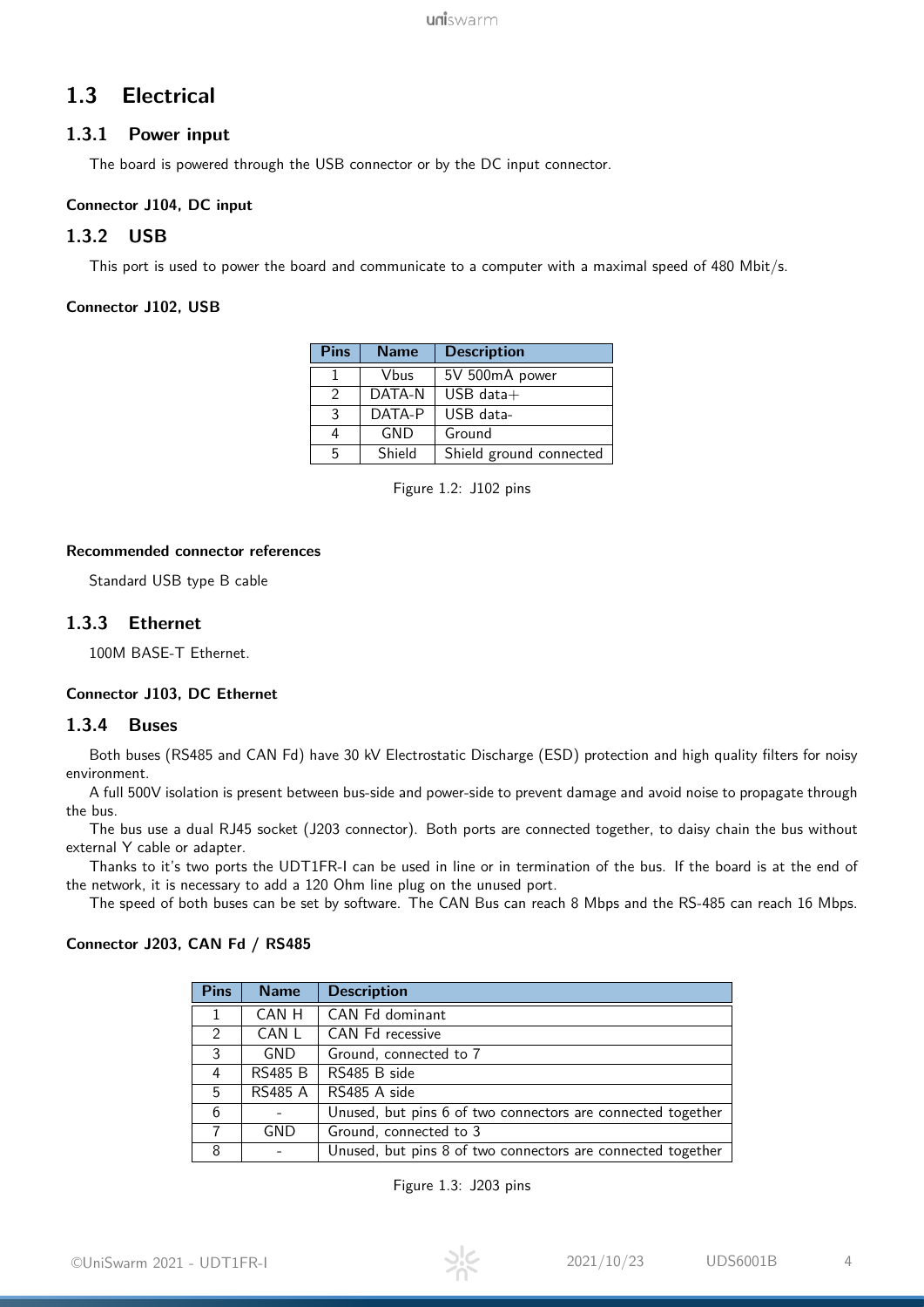### **Recommended connector references**

Standard straight RJ45 cable.

## <span id="page-4-0"></span>**1.4 Option**

The UDT can be provided in two versions.

- The first one is just the PCB without any accessory
- The second option is a closed aluminium case that protects the board from environment

In addition it is possible to obtain a 120 Ohm line plugs in order to be sure to perfectly receive CAN and RS-485 communications.

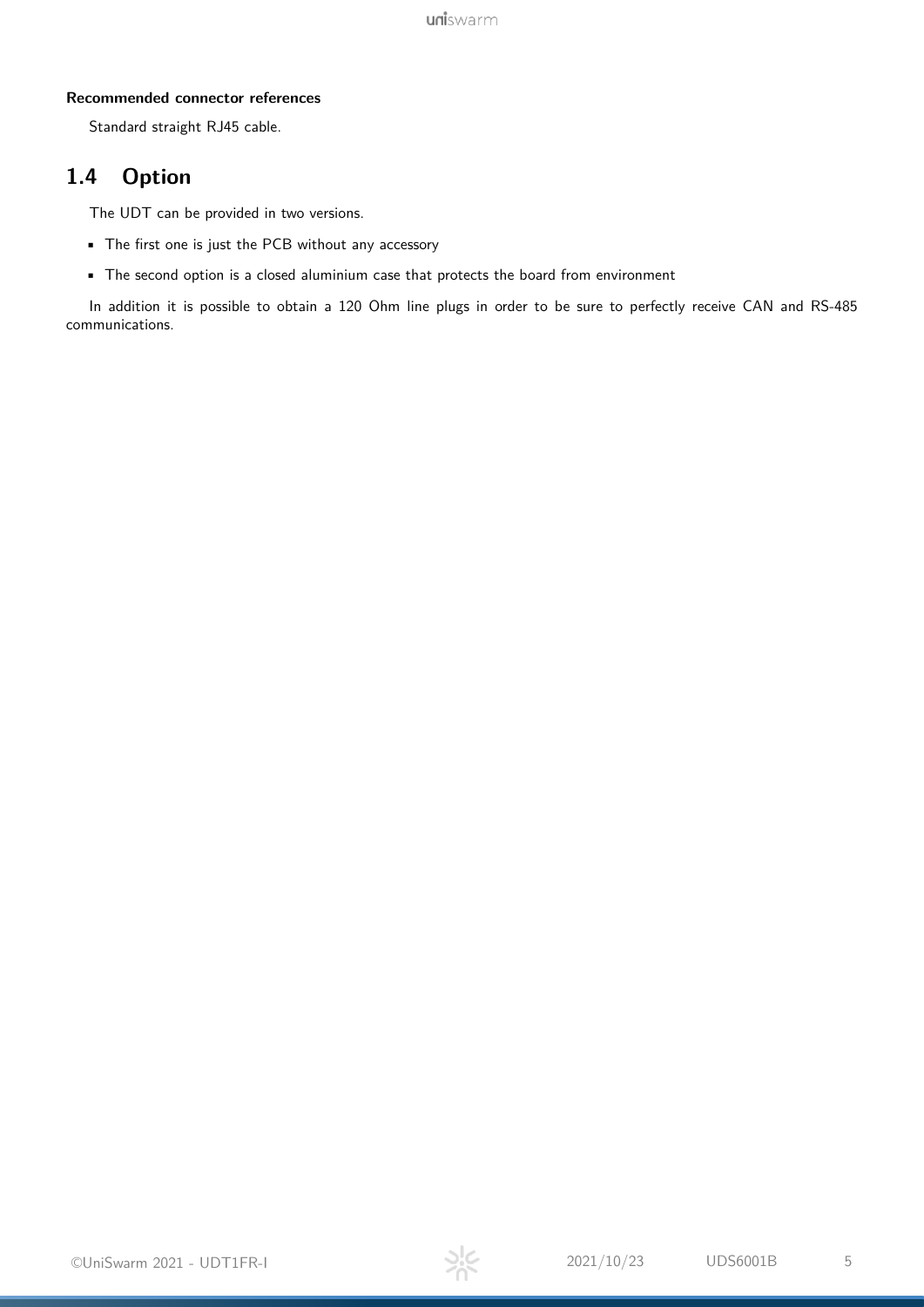## <span id="page-5-0"></span>**1.5 Drawings**



Maximum height : 17.00 mm Size of package :  $57.5 \times 86.5 \times 28.0$  mm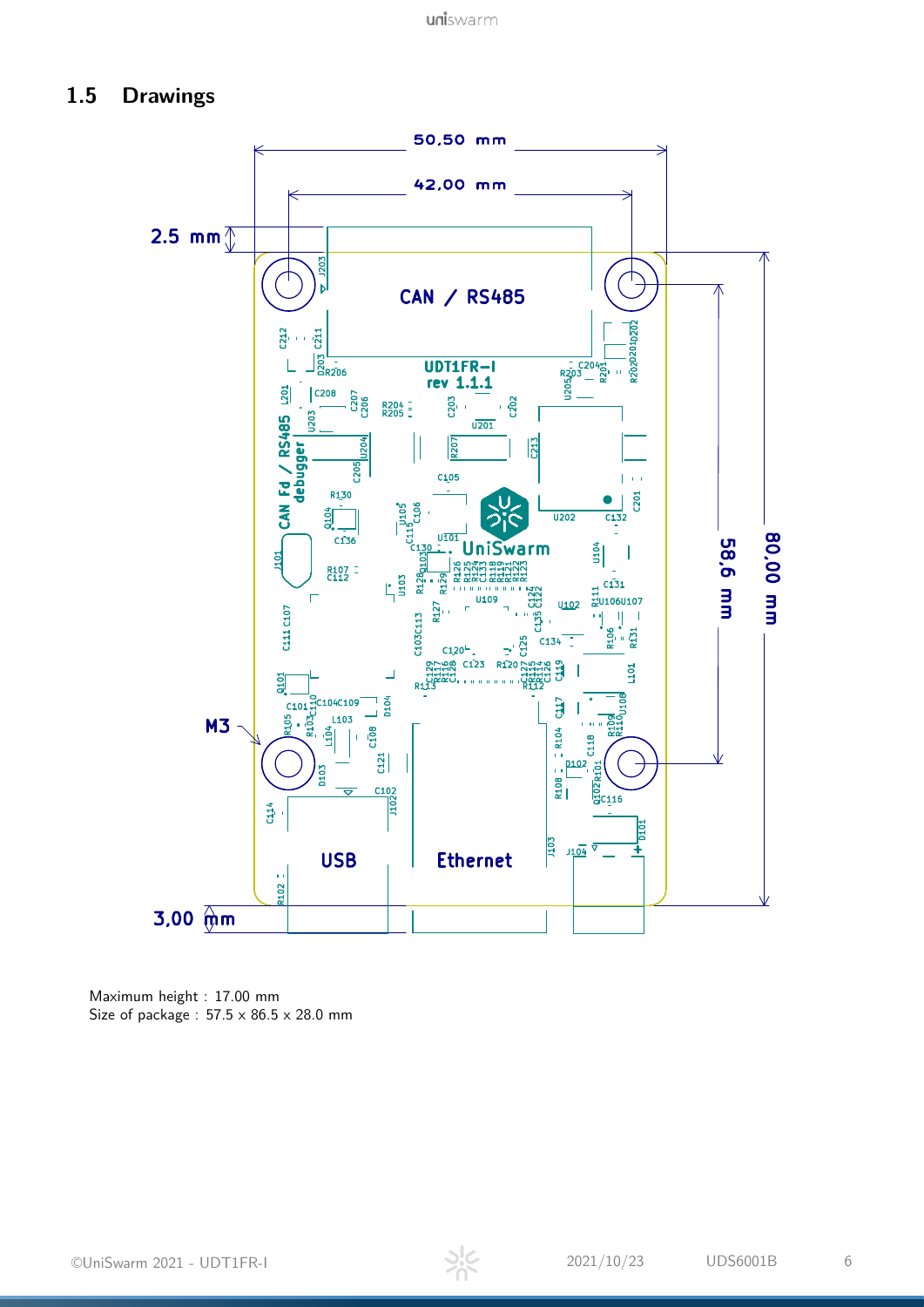## <span id="page-6-0"></span>**Chapter 2**

# **Driver installation**

## <span id="page-6-1"></span>**2.1 Linux**

Clone the 'udt1\_linux\_driver' repository to your local machine:

git clone https://github.com/UniSwarm/udt1\_linux\_driver.git cd udt1\_linux\_driver

## <span id="page-6-2"></span>**2.1.1 DKMS method**

#### sudo make dkms

if UEFI Secure Boot is active follow instruction:

- Configuring Secure Boot :
	- **–** Ok and enter new password
	- **–** reboot
- Perform MOK management :
	- **–** select "Enroll MOK"
	- **–** select "Continue" → "Ok" → enter password
	- **–** reboot

### <span id="page-6-3"></span>**2.1.2 Installation rules udev**

sudo make udev install

### <span id="page-6-4"></span>**2.1.3 Automatic installation dkms and rules udev**

sudo make run\_auto

## <span id="page-6-5"></span>**2.1.4 To remove all installed files**

sudo make\_remove\_all

### <span id="page-6-6"></span>**2.1.5 Classic method**

sudo make modules\_install run

if there are error :

```
make clean
sudo make modules_install run
```
After that, you can simply connect the debugger to PC with USB B.

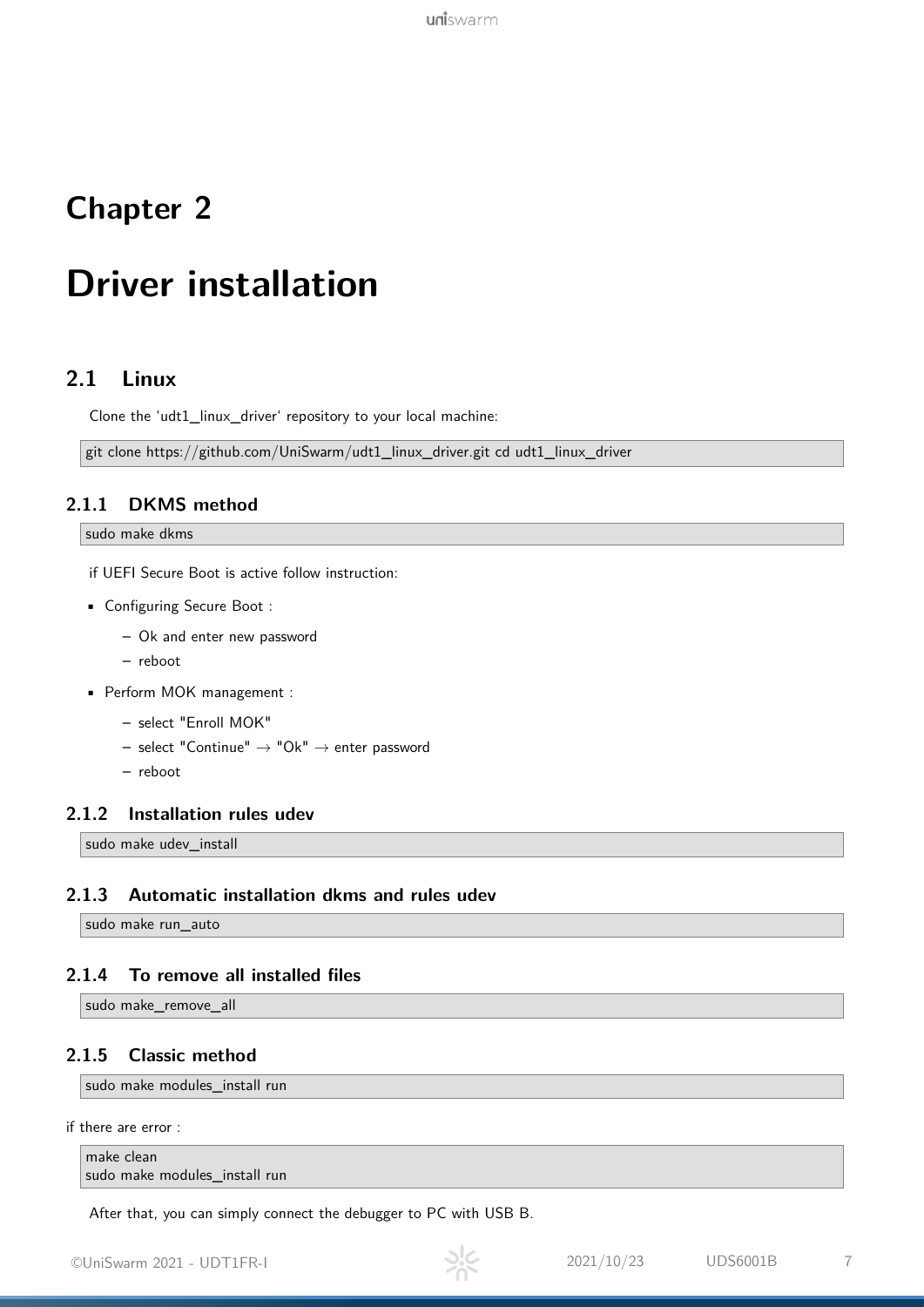uniswarm

## <span id="page-7-0"></span>**2.2 Windows**

soon

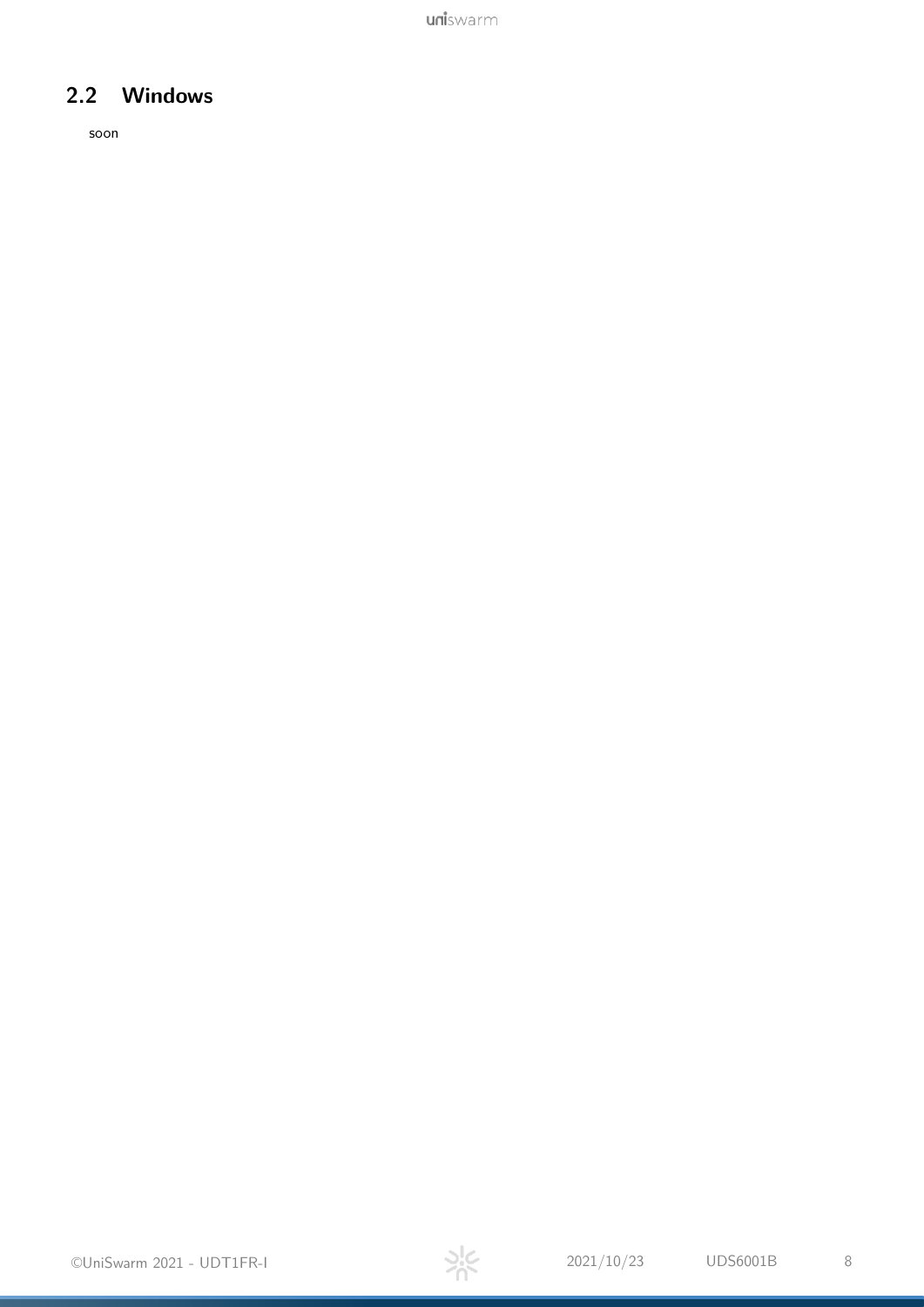## <span id="page-8-0"></span>**Chapter 3**

## **Usage**

## <span id="page-8-1"></span>**3.1 Linux**

## <span id="page-8-2"></span>**3.2 Configuration**

As a standard network connection, you need to configure the interface and up it.

```
sudo ip link set can0 type can bitrate 1000000
sudo ip link set can0 up
```
## <span id="page-8-3"></span>**3.3 Tools**

You can use some useful standard tools to dump the can bus or send frames. Theses tools are included inside the can-utils package.

sudo apt install can-utils

To check what is sent on can0 interface :

candump can0

And to send frame on can0 :

candsend can0 123#00010203

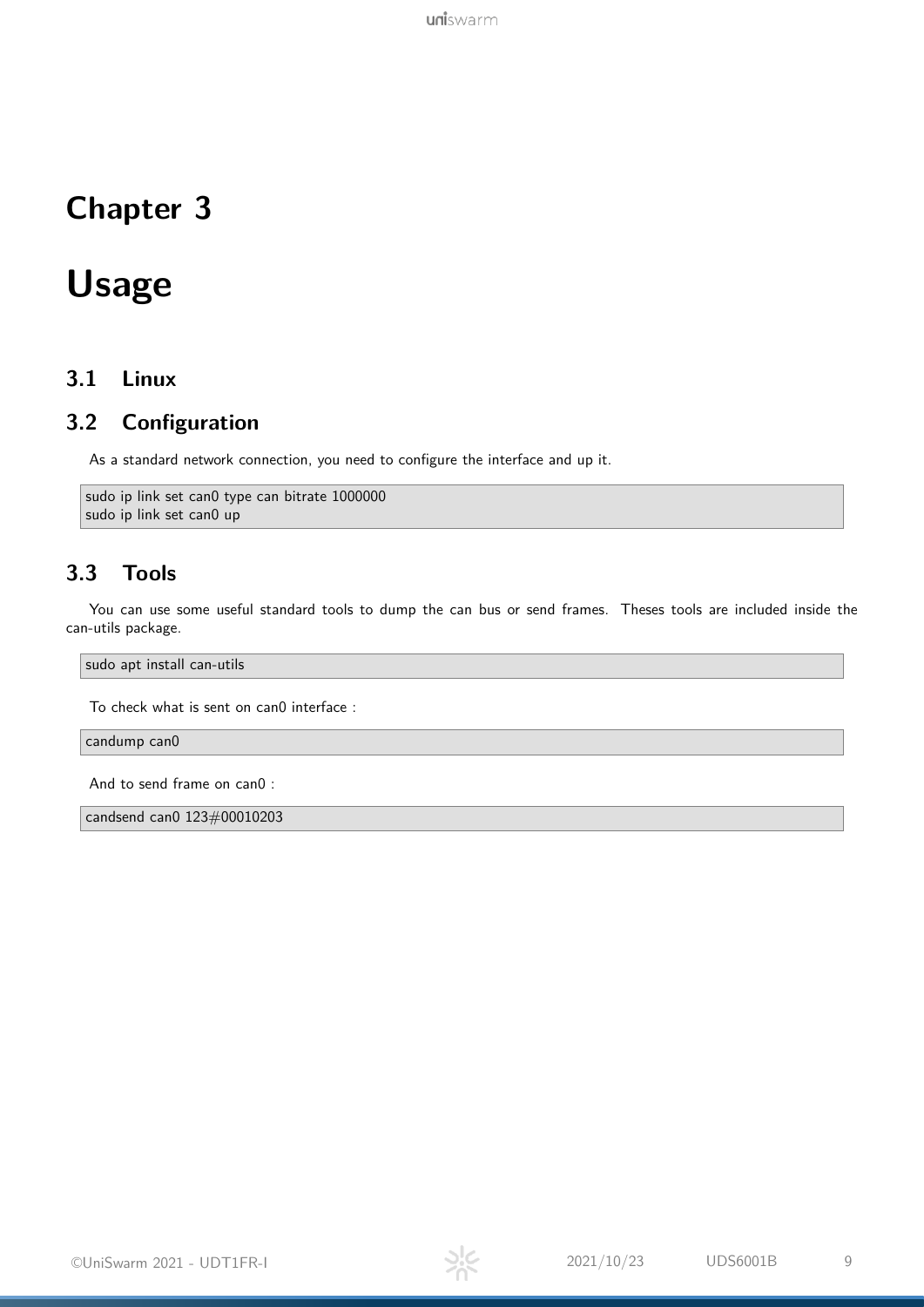## <span id="page-9-0"></span>**Appendix A**

# **Hardware revision history**

| <b>Version</b>      | <b>Date</b> | <b>Change</b>                         |  |
|---------------------|-------------|---------------------------------------|--|
| $\overline{v1.0.1}$ | 2018/12/20  | Initial internal version              |  |
| $\overline{v1.0.2}$ | 2019/03/12  | Initial public version                |  |
| v1.0.3              | 2019/05/31  | Fixed package connectors placement    |  |
| $\overline{v1.1.0}$ | 2021/09/14  | Full review, added Ethernet interface |  |
|                     |             | Added USB filters and DC-up on USB    |  |
| v1.1.1              | 2021/10/29  | Improved Ethernet filtering           |  |